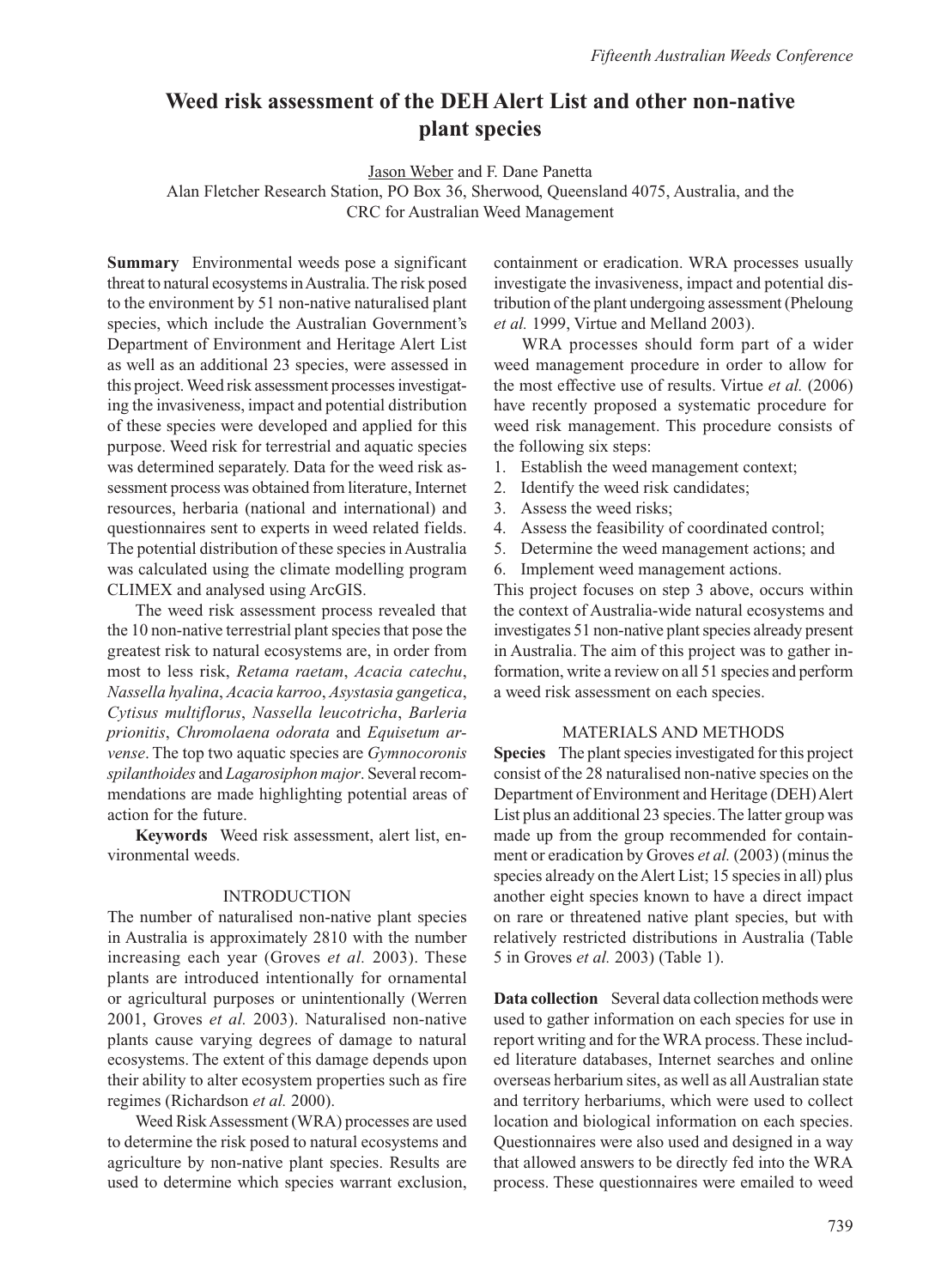scientists and managers, botanists and ecologists in Australia, as well as overseas. Observational fieldwork was also carried out on a number of the species, with the results directly applied to the WRA process.

**Weed Risk Assessment process**  Two WRA processes**,** aquatic and terrestrial, were developed for use in this project. The processes were partly based on pre-existing WRA systems such as those of Pheloung *et al.* (1999), Champion and Clayton (2001), Werren (2001), Williams *et al.* (2002) and Virtue and Melland (2003). These two WRA processes were extensively peer reviewed, with comments aiding in the design of the final WRA process.

The WRA processes consisted of 22 questions for terrestrial species and 23 questions for aquatic species. For both processes, the questions were divided between three sections: invasiveness; impact; and potential distribution. The scores for each question were added together to give a final score that could be used to assign a relative rank to each species. Potential distributions for each species were calculated using the computer program CLIMEX version 2. Climex models were constructed for 46 species with a further five pre-existing models utilised (see Weber 2006).

#### RESULTS

The weed risk assessment scores for the terrestrial, non-native naturalised plant species investigated in this project are listed in Table 1. The species with the top 10 scores, posing the highest risk, are *Retama raetam*, *Acacia catechu*, *Nassella hyalina*, *Acacia karroo*, *Asystasia gangetica*, *Cytisus multiflorus*, *Nassella leucotricha*, *Barleria prionitis*, *Chromolaena odorata* and *Equisetum arvense*. The potential distribution score was the main factor that separated out the top 10 species, as the scores for invasiveness and impact were largely similar (Table 2). It should also be noted that there was no clear disjunction in scores **Table 1.** Species analysed in the WRA process with subsequent score. DEH species are those on the Alert List, G2 species are those recommended for containment or eradication and G3 species are those that are known to have a direct impact on rare or threatened native plant species, but have relatively restricted distributions (Groves *et al.* 2003).

| Species - terrestrial                             | DEH    | G <sub>2</sub> | G3 | Score  |
|---------------------------------------------------|--------|----------------|----|--------|
| Retama raetam (Forsskal) Webb                     | *      | *              |    | 41     |
| Acacia catechu Willd.                             | *      | *              |    | 39     |
| Nassella hyalina (Nees) Barkworth                 | $\ast$ |                |    | 39     |
| Acacia karroo Hayne                               | *      | *              |    | 38     |
| Asystasia gangetica (L.) T.Anderson               | $\ast$ | *              |    | 37     |
| Cytisus multiflorus (L'Her.) Sweet                | ×      |                |    | 36     |
| Nassella leucotricha (Trin. & Rupr.) Pohl         |        |                | *  | 36     |
| Barleria prionitis L.                             | *      |                |    | 35     |
| Chromolaena odorata (L.) King & H.E.Robins        |        | *              |    | 35     |
| Equisetum arvense L.                              | *      |                |    | 35     |
| Dittrichia viscose (L.) W.Greuter                 | *      | *              |    | 34     |
| Jarava plumose (Spreng.) S.L.W.Jacobs & J.Everett |        | $\ast$         |    | 34     |
| Pereskia aculeate P.Mill                          | *      |                |    | 34     |
| Senecio glastifolius L.f.                         | $\ast$ | *              |    | 34     |
| Calluna vulgaris (L.) Hull                        | *      |                |    | 33     |
| Centaurea maculosa Lam.                           |        | *              |    | 33     |
| Succowia balearica (L.) Medik.                    |        | *              |    | 33     |
| Tipuana tipu (Benth.) Kuntze                      | *      | *              |    | 33     |
| Thunbergia laurifolia Lindl.                      | *      | $\ast$         |    | 32     |
| Watsonia meriana (L.) P.Mill                      |        |                | *  | 32     |
| Hieracium aurantiacum L.                          | *      |                |    | 31     |
| Oenanthe pimpinelloides L.                        |        | *              |    | 30     |
| Bassia scoparia (L.) Scott                        | *      | *              |    | 29     |
| Gliricidia sepium (Jacq.) Kunth ex Walp.          |        | $\ast$         |    | 29     |
| Lachenalia reflexa Thunb.                         | *      | *              |    | 29     |
| Pelargonium alchemilloides (L.) L'Hér.            | $\ast$ | $\ast$         |    | 29     |
| Koelreuteria elegans (Seem.) A.C.Sm.              | *      | *              |    | 28     |
| Moraea lewisiae (Goldblatt) Goldblatt             |        |                | *  | 28     |
| Gladiolus caryophyllaceus (Burm.f.) Poir.         |        |                | *  | 27     |
| Orobanche ramosa L.                               |        | *              |    | 27     |
| Piptochaetium montevidense (Spreng.) Parodi       | *      | *              |    | 27     |
| Praxelis clematidea (Griseb.) R.M.King & H.Rob.   | *      |                |    | 27     |
| Stachys sylvatica L.                              |        | *              |    | 27     |
| Annona reticulate L.                              |        | $\ast$         |    | 26     |
| Crataegus azarolus L.                             |        | *              |    | 26     |
| Cyperus teneristolon Mattf. & Kuk.                | *      | *              |    | 26     |
| Nassella charruana (Arechav.) Barkworth           | $\ast$ | *              |    | 26     |
| Coffea arabica L.                                 |        |                | *  | 25     |
| Ornithogalum longibracteatum Jacq.                |        | *              |    | 25     |
| Panicum racemosum (P. Beauv.) Spreng.             |        | *              |    | 25     |
| Romulea rosea (L.) Eckl.                          |        |                | ×  | 25     |
| Iva axillaries Pursh                              |        | *              |    | 22     |
| Trianoptiles solitaria (C.B.Clarke) Levyns        | *      | *              |    | 22     |
| Cynoglossum creticum Mill.                        | $\ast$ |                |    | 20     |
| Centaurea eriophora L.                            |        |                |    | $1\,8$ |
| Reseda phyteuma L.                                |        | *              |    | 18     |
| Species - aquatic                                 | DEH    | G2             | G3 | Score  |
| Gymnocoronis spilanthoides DC.                    | *      |                |    | 47     |
| Lagarosiphon major (Ridley) Moss                  | *      |                |    | 41     |
| Hygrophila costata Nees                           |        |                | *  | 35     |
| Schoenoplectus californicus (C.A.Mey.) Sojak      |        | *              |    | 33     |
| Juncus subnodulosus Schrank                       |        | *              |    | 29     |
|                                                   |        |                |    |        |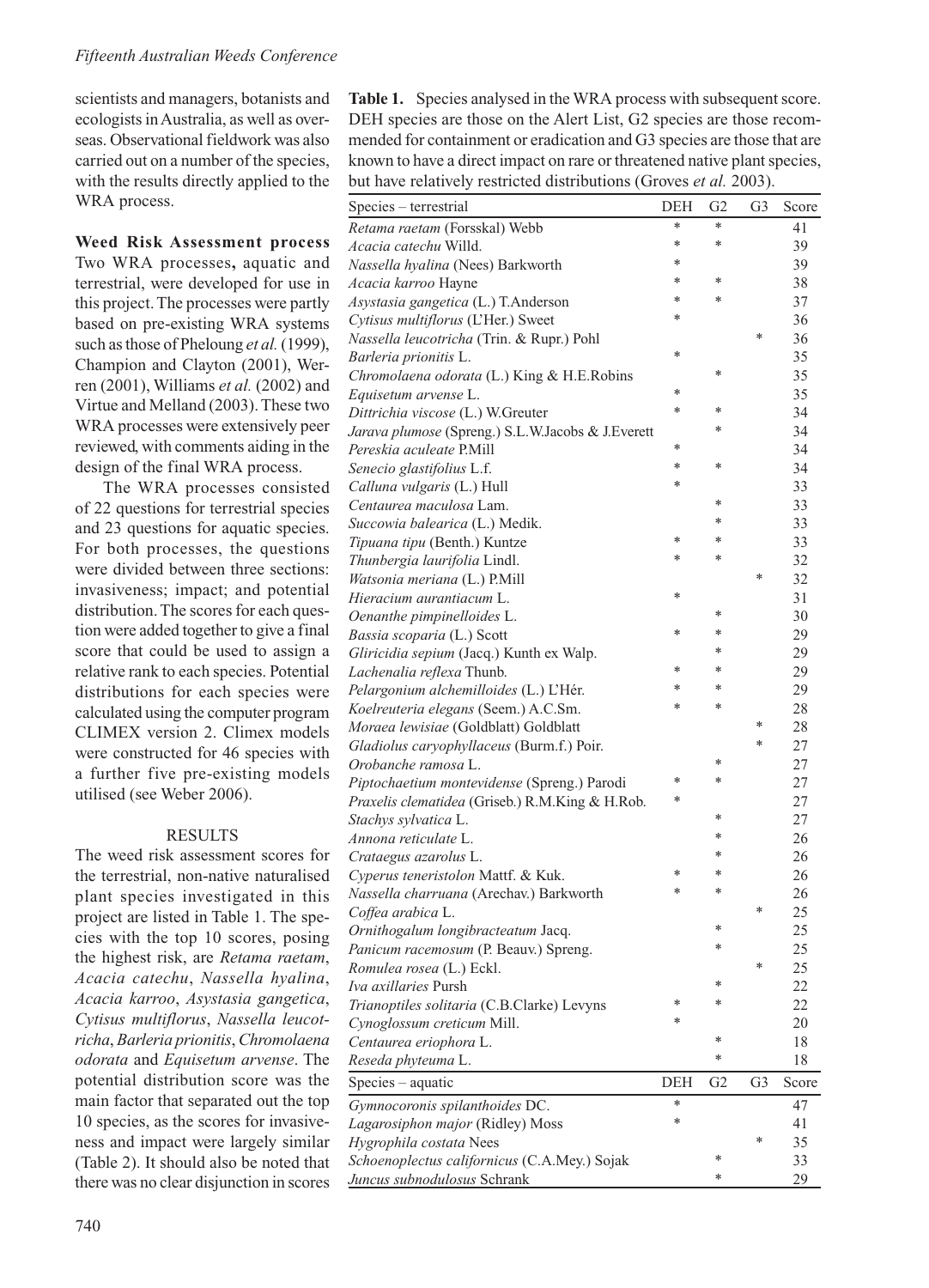**Table 2.** Top ten scoring terrestrial and all aquatic species analysed in this project. Invasiveness (Inv.), impact (Imp.), potential distribution (PD) and total score listed.

| Terrestrial species         | Inv.  | Imp. | PD | Total |  |
|-----------------------------|-------|------|----|-------|--|
|                             | Score |      |    |       |  |
| Retama raetam               | 9     | 20   | 12 | 41    |  |
| Acacia catechu              | 7     | 19   | 13 | 39    |  |
| Nassella hyalina            | 10    | 18   | 11 | 39    |  |
| Acacia karroo               | 6     | 19   | 13 | 38    |  |
| Asystasia gangetica         | 12    | 14   | 11 | 37    |  |
| Cytisus multiflorus         | 7     | 18   | 11 | 36    |  |
| Nassella leucotricha        | 10    | 13   | 13 | 36    |  |
| Barleria prionitis          | 9     | 20   | 6  | 35    |  |
| Chromolaena odorata         | 8     | 20   | 7  | 35    |  |
| Equisetum arvense           | 10    | 14   | 11 | 35    |  |
| Aquatic species             |       |      |    |       |  |
| Gymnocoronis spilanthoides  | 16    | 18   | 13 | 47    |  |
| Lagarosiphon major          | 12    | 18   | 11 | 41    |  |
| Hygrophila costata          | 15    | 16   | 4  | 35    |  |
| Schoenoplectus californicus | 13    | 7    | 13 | 33    |  |
| Juncus subnodulosus         | 11    | 7    | 11 | 29    |  |

between the tenth ranking species and those that ranked slightly lower (Table 1).

The impact scores for aquatic species played a more important part in determining the species that pose the greatest risk to the environment. *Gymnocoronis spilanthoides* and *Lagarosiphon major* were the two species that posed the greatest threat to aquatic ecosystems (Table 2).

#### DISCUSSION

This project employed a peer reviewed WRA process to determine the risk posed to the environment by 51 non-native plant species. The terrestrial species that received the top 10 scores from the WRA process are already considered to be, or thought to have the potential to be, serious weeds (Groves *et al.* 2003). All but one of these species, *Nassella leucotricha*, is on the DEH alert list of environmental weeds. Most of the top scoring species are subject to ongoing control operations, with several being the subject of eradication campaigns. The two *Acacia* species, *A. catechu* and *A. karroo*, are the two species closest to being eradicated from Australia, with only the occasional cultivated specimen found.

An important issue to consider with a nationally-scaled WRA process is the risk of species with relatively high impact scores receiving low overall rankings due to the requirement for specific climatic or environmental conditions not widespread in Australia.

This situation results in a low potential distribution score, pushing the overall environmental risk ranking down and can also allow for weeds with a lower environmental impact, yet higher potential distribution score, to receive a higher risk ranking. *Coffea arabica* is one such species that has a higher impact score than one of the top 10 species, but is restricted to warm, high rainfall and frost free areas. This species can form monocultures in rainforests and received a relatively high ranking for a WRA process restricted to the Wet Tropics region of north Queensland (Werren 2001). Therefore, relative weed risk rankings are occasionally influenced by the spatial scale of the analysis. This situation highlights the need for regional WRA processes to be used when developing regional weed management plans. By using regional WRA processes, local habitat importance can be taken into account. Other species assessed in this project that had the same issues associated with them include *Calluna vulgaris*, *Praxelis clematidea*, *Tipuana tipu*, *Gliricidia sepium*, *Nassella charruana* and *Annona reticulata*.

The top three ranked aquatic species are considered to be serious, or potentially serious, weeds in Australia. Impact scores more clearly differentiated the aquatic species than they did the terrestrial species. Of these, *Hygrophila costata* is the most widely distributed species, particularly in north-eastern New South Wales. *Gymnocoronis spilanthoides* has a more restricted distribution than *H. costata*, with the remaining three species found at fewer than 10 sites. Due to the importance of aquatic ecosystems in Australia and the potential impacts of all five aquatic species, action should be taken to at least contain all current infestations of these plants.

**Recommendations** The following points are recommendations based on the results of this project:

- Create and update Weed Management Guides for all species investigated in this project, except for the five lowest ranking terrestrial plant species;
- Conduct further research into the feasibility of containment or eradication of all the aquatic plant species investigated in this project;
- Conduct further research into the feasibility of containment or eradication of the top 20 ranked terrestrial non-native plant species, excluding those species already subject to such action, and other high impact species, such as *Hieracium aurantiacum*, *Gliricidia sepium*, *Praxelis clematidea*, *Nassella charruana*, *Annona reticulata* and *Coffea arabica*, and;
- Consider the production of best practice manuals for agricultural industries involved with *Coffea arabica*, *Tipuana tipu* and *Gliricidia sepium*.